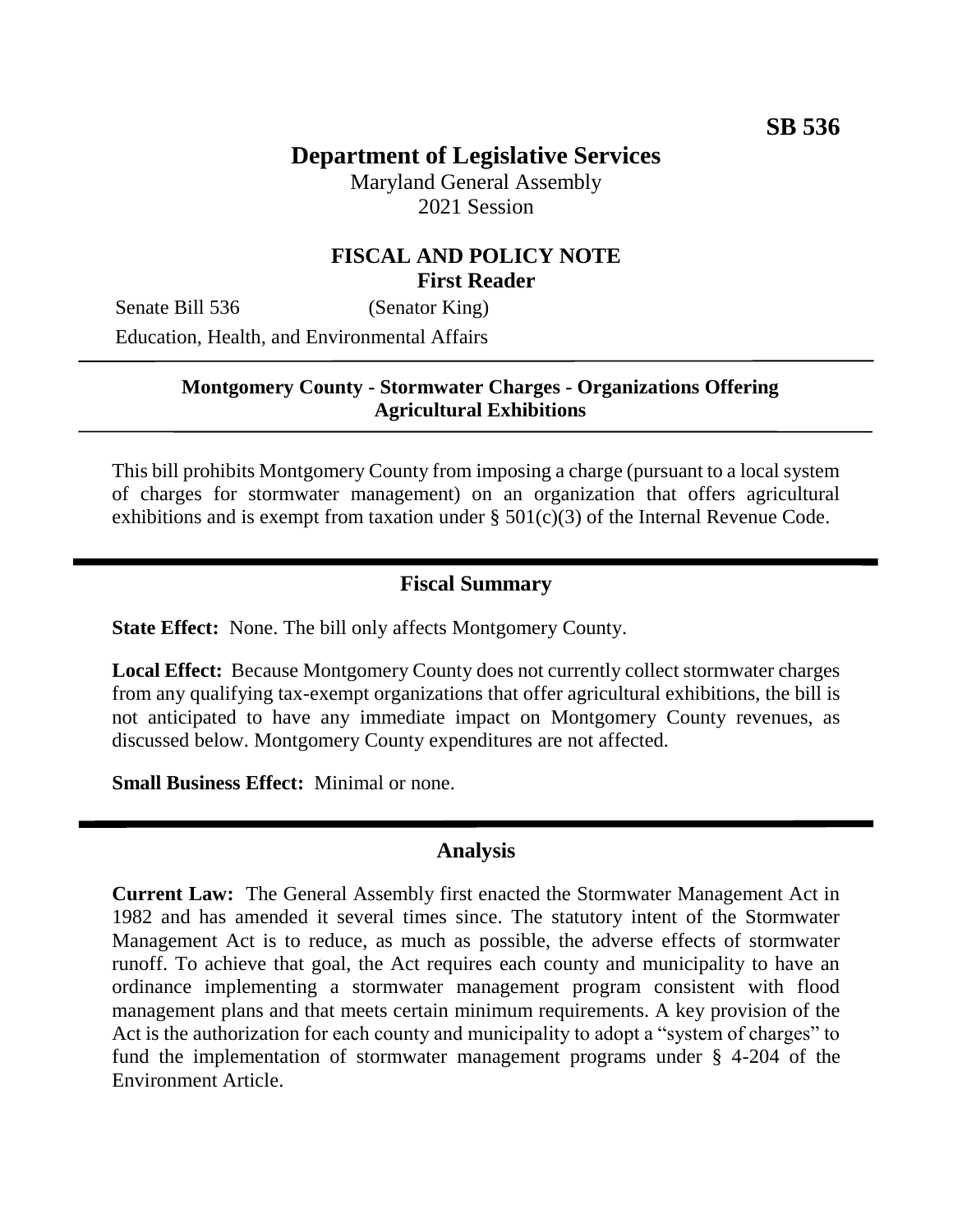# *General Provisions Relating to a System of Charges*

Revenues generated by the system of charges may be used for:

- reviewing stormwater management plans;
- inspection and enforcement activities;
- watershed planning;
- planning, design, land acquisition, and construction of stormwater management systems and structures;
- retrofitting developed areas for pollution control;
- water quality monitoring and water quality programs;
- operation and maintenance of facilities; and
- program development of these activities.

A local governing body can choose to pay the costs of the program with local revenues or with the proceeds of a system of charges. A local government is not required to establish a dedicated stormwater management fund under these provisions. State and local governments are generally exempt from the stormwater charges established under § 4-204 of the Environment Article.

# *Provisions Specific to a System of Charges in Montgomery County*

Under § 4-204 of the Environment Article, there are specific provisions relating to a system of charges established by Montgomery County.

Among other things, Montgomery County may not impose a charge on a veterans' organization (that is exempt from taxation under §  $501(c)(4)$  or (19) of the Internal Revenue Code) or a regularly organized volunteer fire department that is used for public purposes, unless the county determines that it is necessary to create a nondiscriminatory program for applying the fee to federal properties. If a veterans' organization or volunteer fire department is charged a fee under this authorization, the organization must be provided with the opportunity to apply for an alternate compliance plan in lieu of paying a fee.

Montgomery County also may not impose a charge on roads, not including parking areas, that are owned by a homeowners association that is exempt from taxation under  $\S 501(c)(4)$ of the Internal Revenue Code if the roads qualify for a State or county roadway maintenance reimbursement fund.

In addition, Montgomery County can only impose a charge on the State (or a unit of State government) if the State/unit and the county agree to the collection of the charge that is based on the share of stormwater management services related to property of the State/unit

SB 536/ Page 2